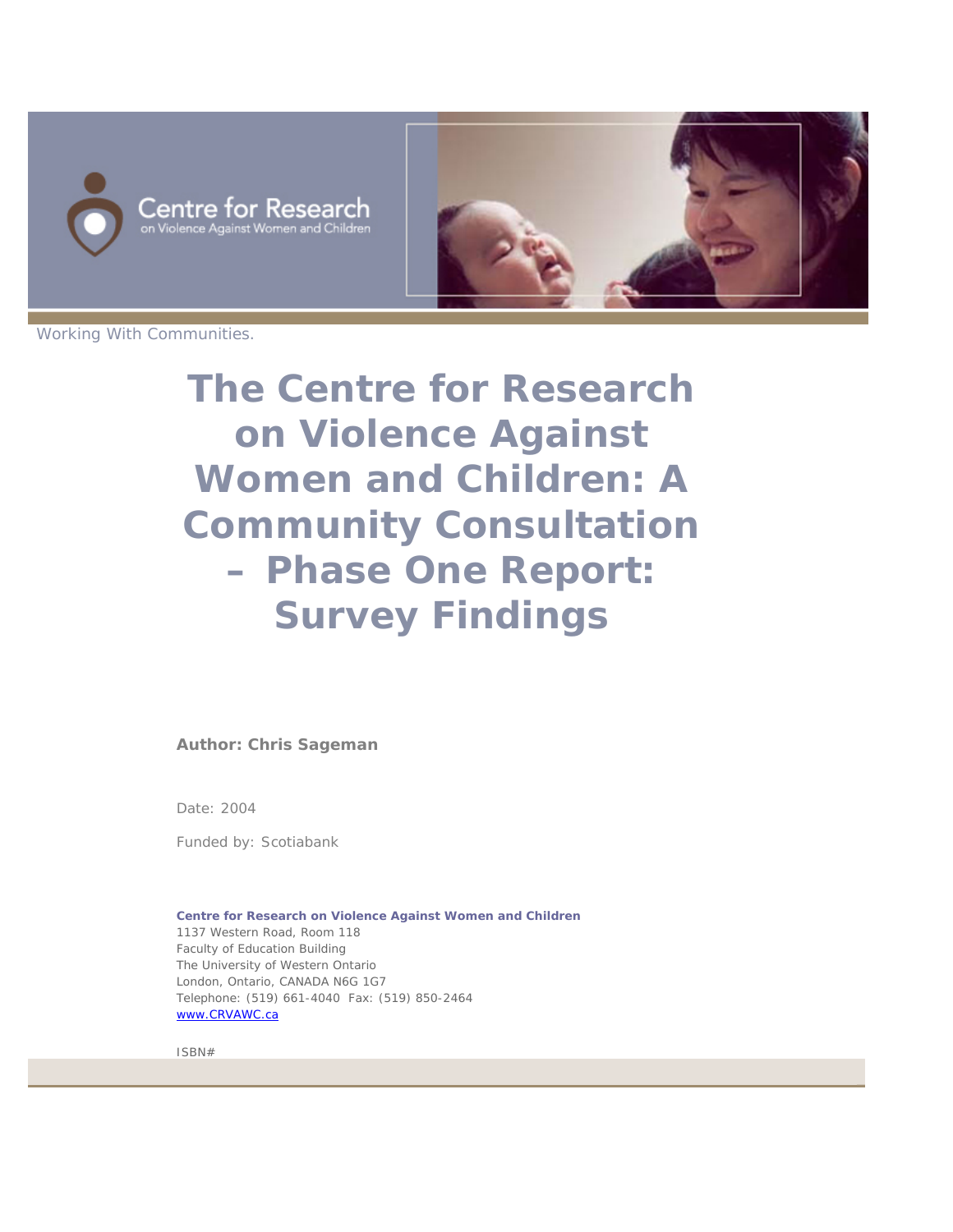# **Centre for Research on Violence Against Women and Children (CRVAWC): A Community Consultation**

# **PHASE 1 REPORT: Survey Findings**

 Individuals connected to the Centre for Research on Violence Against Women and Children (CRVAWC) through schools and school boards, community agencies, research projects, and the University of Western Ontario, were asked to participate in the CRVAWC online community survey in February and March of 2004. Ninety-four individuals were sent an overview of the CRVAWC's recent activities and initiatives and were invited to participate in the online survey. Sixty-four individuals completed and submitted the online survey. No demographic information was elicited as the survey was sent to a specific subgroup of the community and anonymity was promised. See Appendix A for a chart summarizing the types of involvement that respondents have with the CRVAWC.

 This report will highlight important findings from the CRVAWC survey. Some questions on the survey were designed to elicit qualitative responses from respondents, and others required individuals to provide a numerical rating or ranking. These two types of data have been amalgamated within this report.

# **Report on Responses to the CRVAWC Community Survey**

 The findings from the CRVAWC survey revealed that while there is a great deal of support for the work of the Centre, there are also concerns and critiques. It will be important for the Centre to redefine and expand community perceptions of what a research centre based on community-academic partnerships is. It will also be important for the Centre to improve its communication strategy and to raise awareness of the various projects and initiatives that are currently underway.

 Some respondents who completed the survey suggested that we should have included our mission/mandate with the survey so that people could accurately assess what the centre is doing as compared to what the centre said it would do from the beginning. We did not include the Centre mandate because we were interested in gaining insight into the community's current perceptions of the CRVAWC. However, we are holding focus groups in June as a follow up to this survey and as part of our community consultation process. These focus groups will include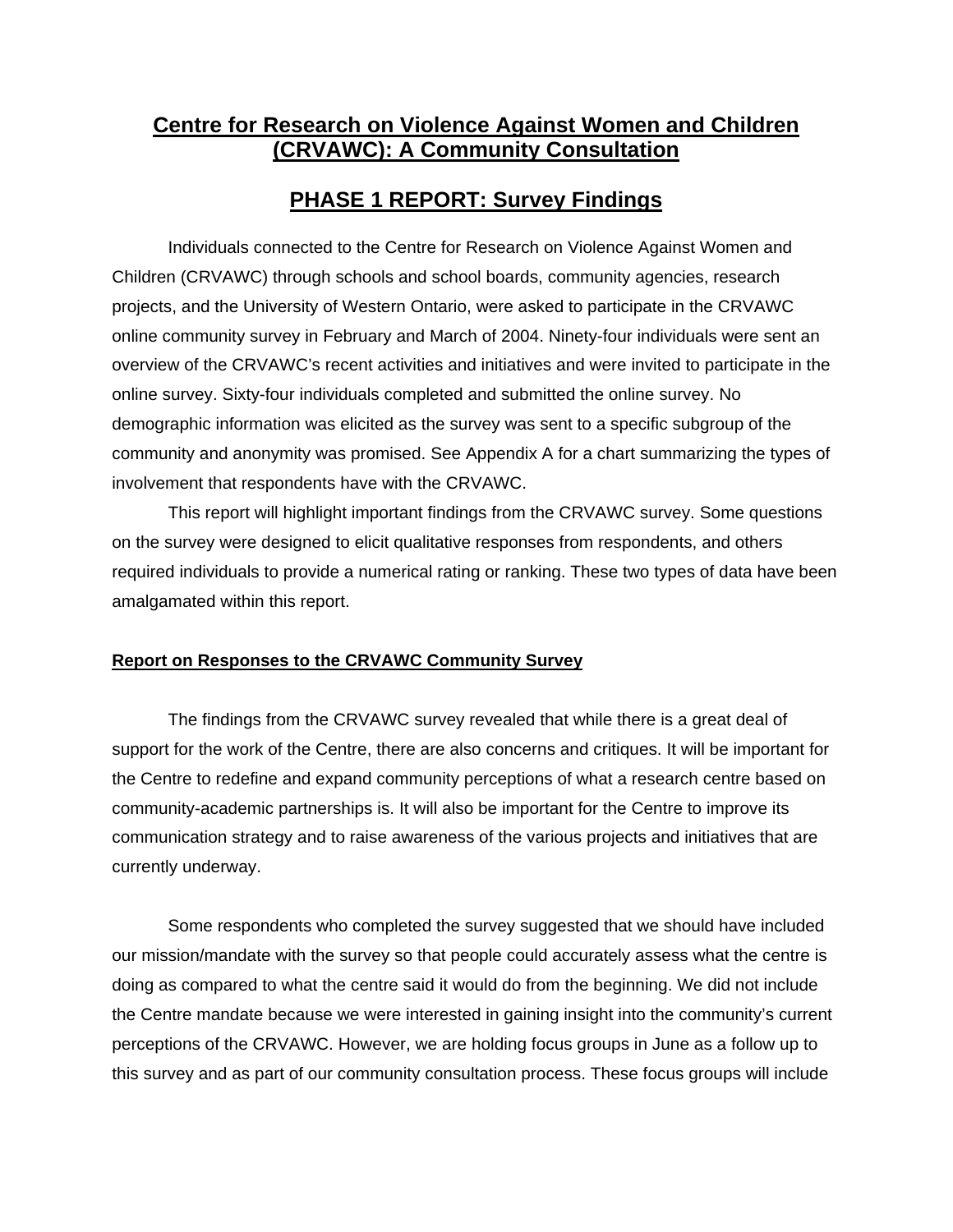a discussion of the CRVAWC mission, followed by the opportunity to voice further thoughts and opinions regarding the issues raised in the survey and findings discussed in this report.

#### **Awareness, Expectations, and Effectiveness of the Centre's Work**

#### **Community Awareness of the CRVAWC**

The majority of respondents reported that they were somewhat-to-very aware of the work that the centre has been doing over the past two years and currently. See graph below.



There are a large number of projects happening at and through the centre and every individual associated with the centre cannot be expected to know all that is happening. However, the finding that approximately fifteen percent of respondents were less-than-somewhat-aware of the recent work of the centre is concerning because the individuals surveyed were research associates, community agency employees and activists, and students who work on various projects at and through the CRVAWC. One possible explanation of this finding is that some respondents, especially work-study students, may only be minimally involved (5 hours per week) with one project through the centre and understandably less aware of the other work that is being done. However, this community consultation process, the Centre newsletters which have recently started to be regularly published and the new Centre website will help to increase community awareness of CRVAWC projects and initiatives.

### **Community Expectations of the CRVAWC**

Although some respondents were not very aware of the Centre's recent work, the survey was accompanied by a summary of recent work of the CRVAWC. Respondents were asked to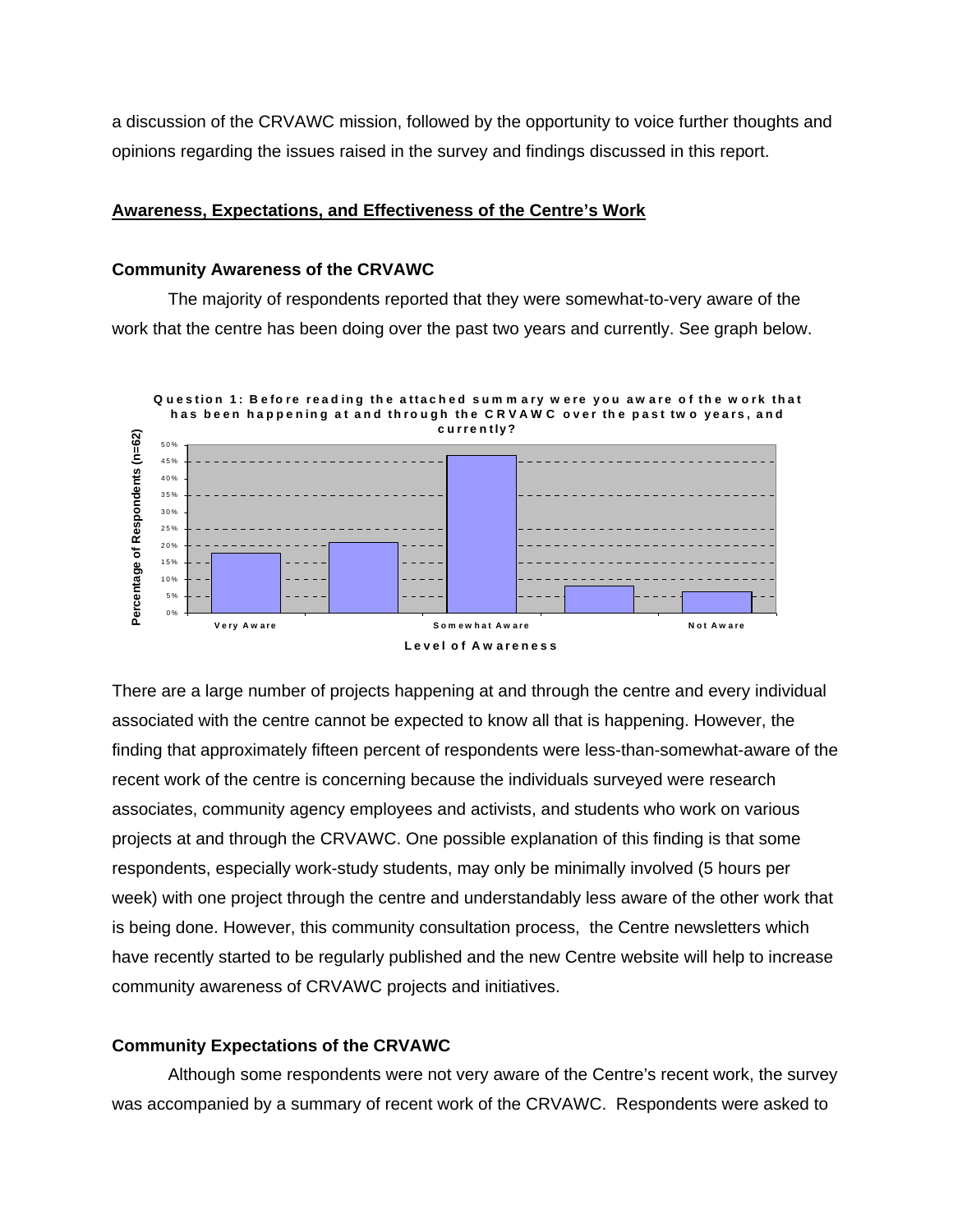read this before responding to the survey. Generally, the work of the CRVAWC met people's expectations of the work that a centre of this nature should be doing. The majority of respondents indicated that the work of the CRVAWC meets or exceeds their expectations. See graph below.



Question 2: Does the work that the CRVAWC has been doing meet your expectations of the work that a Centre of this nature should be doing?

Only a small minority of respondents reported that the work of the CRVAWC did not meet their expectations (approximately 8%).

#### **Effectiveness of the Work**

Respondents were asked about their views regarding the effectiveness of the CRVAWC in various aspects of the work on violence against women and children. Respondents' answers were similar across all aspects of the Centre's work, including: 1) establishing creative/innovative approaches to the research, 2) providing training and education opportunities, 3) raising visibility of the issues related to violence against women and children, 4) establishing community partnerships, 5) establishing academic partnerships, 6) establishing funding partnerships. The majority of respondents (over 90%) reported that the CRVAWC was Somewhat-to-Very Effective with regards to each of these initiatives. Please see Appendix B for graphs to examine respondents' answers regarding each individual aspect of the Centre's work.

It is important to consider quantitative findings on respondents' awareness, expectations, and perceived effectiveness of the Centre, in light of some of the qualitative comments written in response to other survey questions. There were at least one or two very negative comments written for each qualitative question on the survey. These comments were expressed in a very direct and uncompromising manner. An examination of the data set did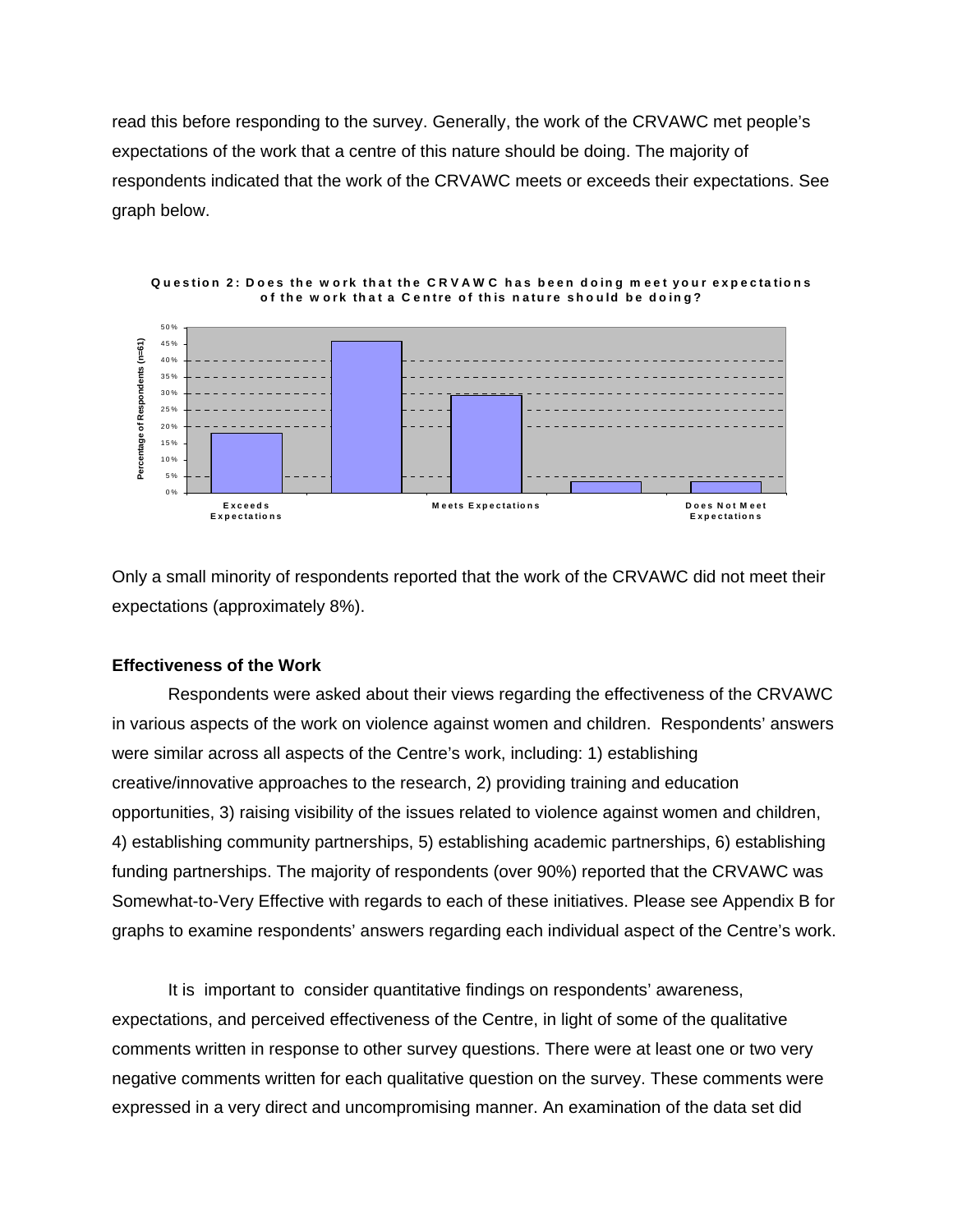reveal that the extremely negative feedback does not reflect the general consensus of the community.

## **Significant Recent Contributions of the CRVAWC to Violence Prevention**

 Significant recent contributions that the CRVAWC has made to the prevention of violence against women and children in the local community and beyond were identified by respondents. The major areas that respondents identified included: 1) inclusion of diverse communities in the research & successfully engaging marginalized partners (working with the aboriginal community, fathers, and the Muslim family safety project to name a few), 2) girl child project, 3) school board partnerships and anti-violence initiatives (specifically The Fourth R project), 4) sexual and workplace harassment research and training, 5) information-sharing initiatives including workshops, seminars, publishing policy reports and educational materials/manuals, 6) raising community awareness of issues and bridging a gap between the community and academia, 7) economic analysis of the health costs of violence against women.

# **Unexplored Areas: Future Priorities for Small Grants and Community**

 Respondents were asked to identify any areas of work that they would like to see happening through the CRVAWC which are not already happening. Responses included: 1) exploring the Canadian (vs. US) practice of imposing gag orders on women who come forward re: clergy sexual abuse of women and girls, 2) development of action research projects by educators to promote cross-curricular integration of violence prevention, 3) child welfare responses to cases of woman abuse, how we are responding, and what impact it is having on families, 4) research on elder abuse, 5) barriers preventing abused women from minority communities from utilizing woman abuse services, 6) earlier intervention for high risk students, 7) how/whether victims can proactively gain/regain their personal power, 8) sexual violence, 9) measure outcomes of women's experiences accessing anti-violence services, and 10) gender neutral vs. women –centered services.

 Respondents were also asked to identify directions for future CRVAWC research oriented work. The following suggestions will were made: 11) educational needs of abused women, 12) violence across the lifespan (infants to elders), 13) Sexual Assault and Domestic Violence Treatment Centre (St. Joseph's), 14) research linking local issues to global issues, 15) engaging men and boys in preventing violence, 16) prevention work with young women, 17)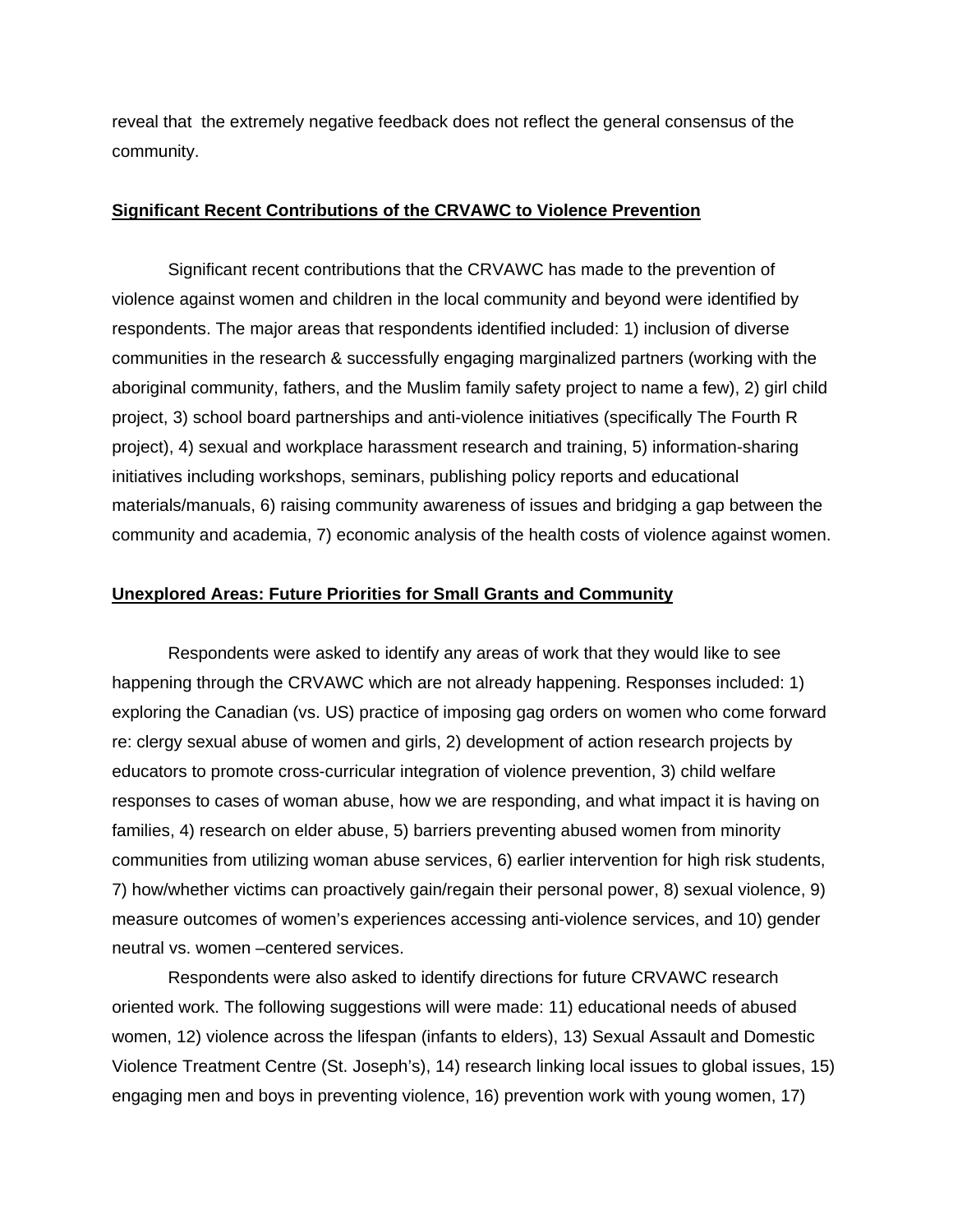prevention work with children-at-risk for becoming perpetrators, 18) the unique situation of woman abuse and pet abuse in rural communities, 19) sexual violence against children and criminal sentencing.

 Other community priorities were identified through respondents' answers to the following question: "In what direction would you like to se the centre move in terms of future communitydevelopment oriented work?" Many individuals indicated the importance of CRVAWCcommunity collaboration and CRVAWC collaboration with community initiated projects. A small number of individuals indicated that they thought the centre was extended in community research already and should focus on current initiatives. Priorities for future communitydevelopment oriented grants will be: 1) collaboration with ethno-specific communities, 2) developing new models that are more culturally sensitive, 3) connection with child protection agencies, 4) research ways of making perpetrators more accountable for their abuse, 5) training with community groups, 6) work with B.Ed. students/prospective teachers, 7) engage school boards in prevention of men's violence, 8) connecting with more religious and cultural organizations, 9) critique the provincial/federal approach to violence against women's services (gender neutral and institutional), 9) affordable housing options and the impacts of no affordable housing, 10) link to schools (all ages) through a 'safe students' program.

 Some of the areas identified by respondents are already priorities for the Centre, with work being conducted through a Scotiabank Community Grant or through a community partnership with one or more groups. All suggestions will be taken into consideration as new Scotiabank Community Grants are awarded and as new partnerships are developed.

#### **Resources Accessed Through the CRVAWC**

 With the goal of increasing research collaboration and knowledge sharing, the CRVAWC was very interested in examining what resources respondents have accessed through the centre, and what resources they would have liked but did not receive. First, the most accessed resources were: 1) the opportunity to share ideas and receive feedback, 2) collaboration opportunities, 3) assistance in conducting research, and 4) Scotiabank Community Grants and Awards. Also utilized by many respondents were the Research Networking/Collaboration lunches, the seminar series, the speaker presentations/series, and grant writing support. See the chart below for a graphical representation of the number of respondents who accessed each CRVAWC resource.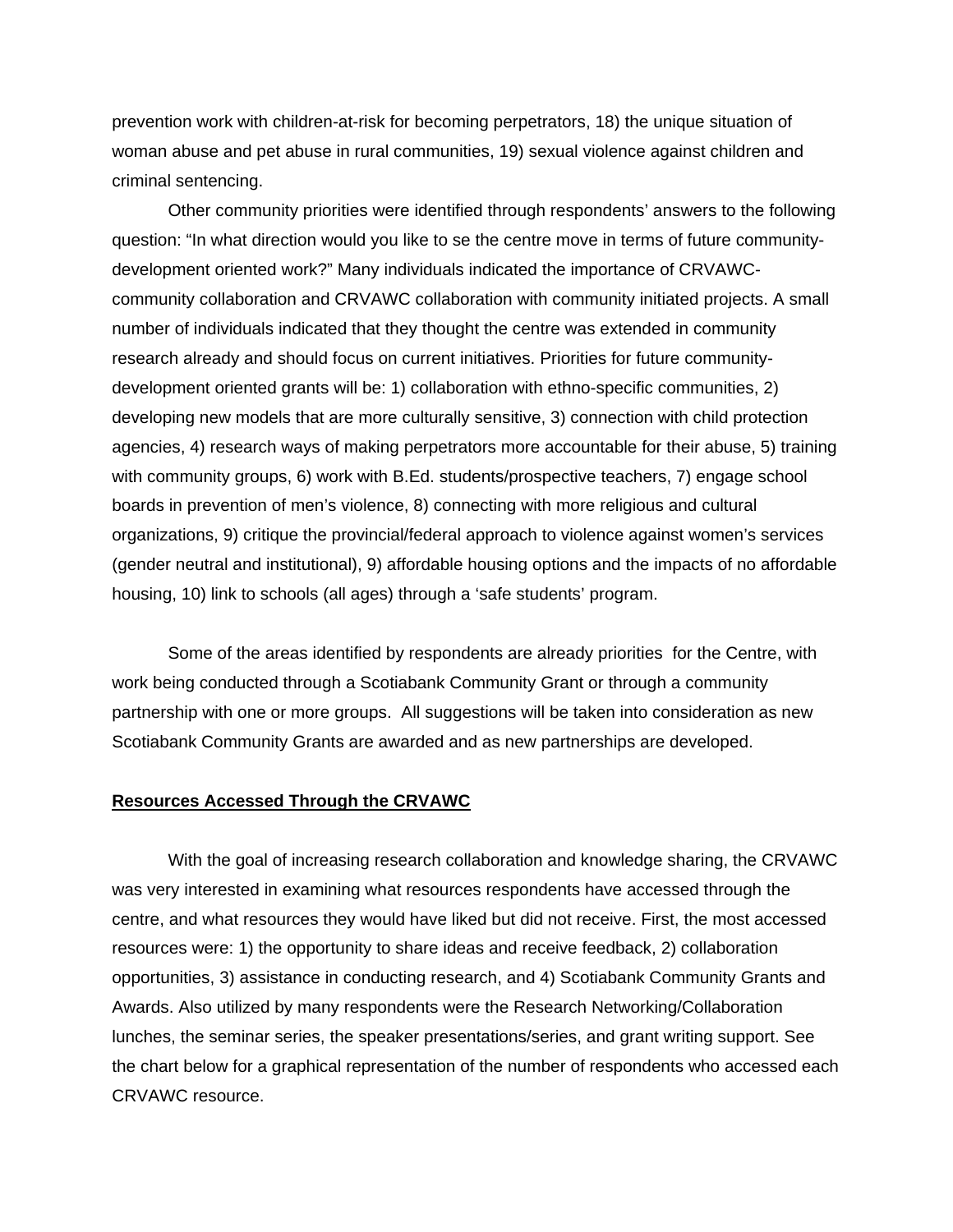

Respondents were given the opportunity to share any other resources or supports they received from the centre that were not included in the list/chart above. Some respondents' comments are included here.

 "The staff at the Centre are extremely open to providing consultation and assisting in finding appropriate support (community resources and research-based information). This openness and flexibility is highly appreciated and invaluable."

"I have been nurtured and supported by centre staff and volunteers. I felt mentored and respected, even when I asked dumb questions - like how to print."

"CRVAWC has been instrumental in encouraging us to extend our activities for high risk adolescent females. We are determined to maintain our program and build on it to support our students. CRVAWC has been instrumental in encouraging community links and has responded quickly to all our questions."

"I received lots of help/support from people at and associated with CRVAWC."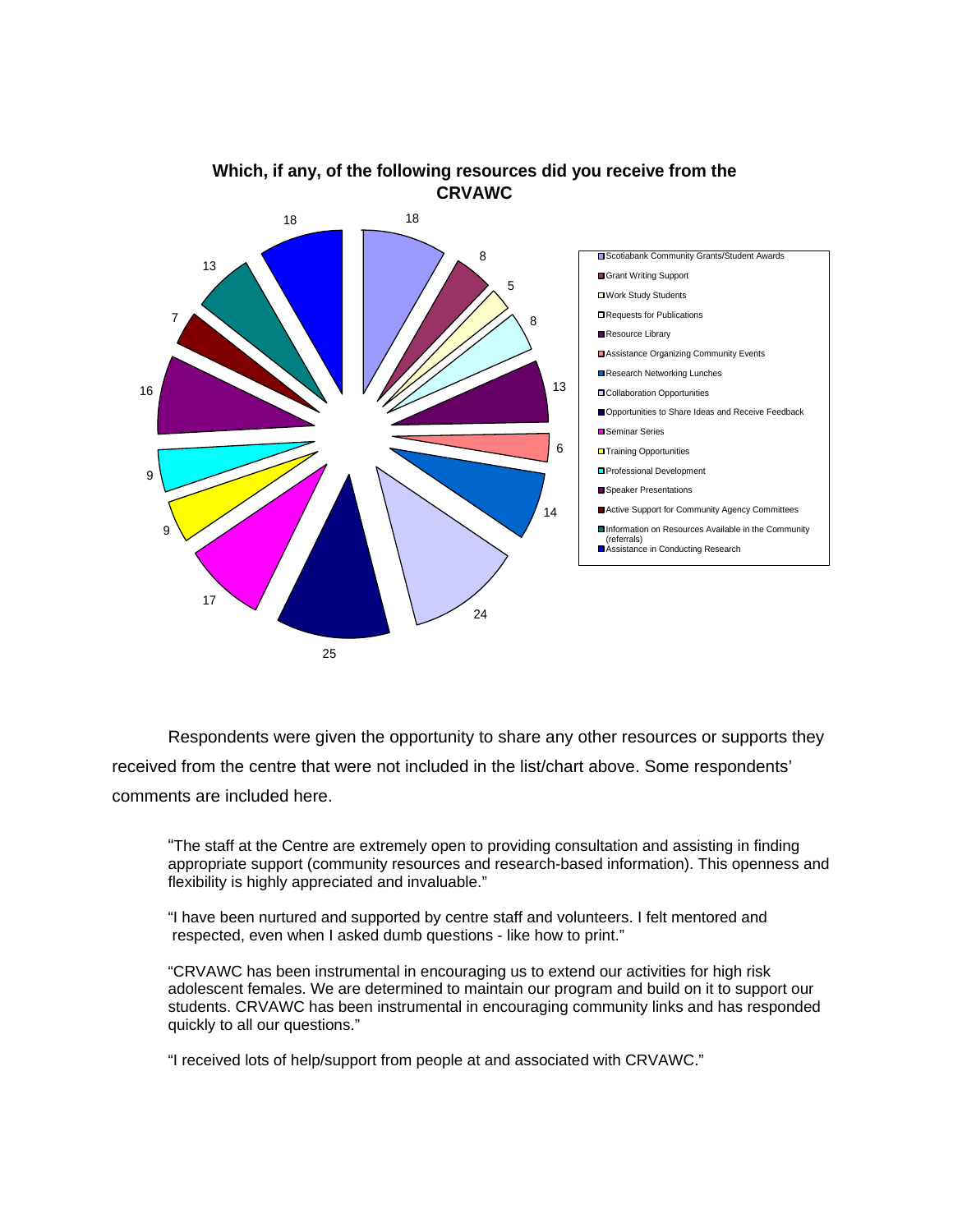The resources received from/through the CRVAWC met the expectations of most respondents. With regards to the question addressing the possibility of a gap between resources expected and received, only three people had comments. The gist of their comments was that they would not turn to the centre for resources or information on current research, or contentious and challenging issues in the field, that the centre should provide more online information, and that there should be more opportunity to meet with other research associates who work with/through the CRVAWC.

The Centre's new website addresses the wish for more online information. We are organizing a Research Day for January 20, 2005 to provide an opportunity for research associates to meet each and to provide an opportunity for a mix of community and academic Research Associates to present current research.

## **Community Misperceptions of the Centre**

 The CRVAWC is a forum for the generation and exploration of ideas. It is a vehicle for promoting innovative and creative thinking on violence against women and children. The CRVAWC is not a resource centre/library for researchers or community agencies. Some responses to the CRVAWC Community Survey seemed to convey the fact that some community members have misunderstood the central thrust of the work of the Centre. For this reason the centre will be holding two focus groups in the month of June to review and discuss the CRVAWC mandate/mission and go over the questions asked on this survey in a more intimate setting.

## **Suggestions for Idea and Information Sharing**

 Centre staff will be looking at ways to implement the suggestions of survey respondents in order to increase community awareness of the work of the CRVAWC. Respondent suggestions included: create a listserve, continue to disseminate a newsletter (one just came out in June and the Centre will publish two each year), use the website more (it has recently been updated – go to www.crvawc.on.ca), create a teacher/practitioner-friendly link on the website, continue and expand the research collaboration lunches (they are still held every month), hold a conference (Fall 2005, on Workplace Violence and Harassment with Ivey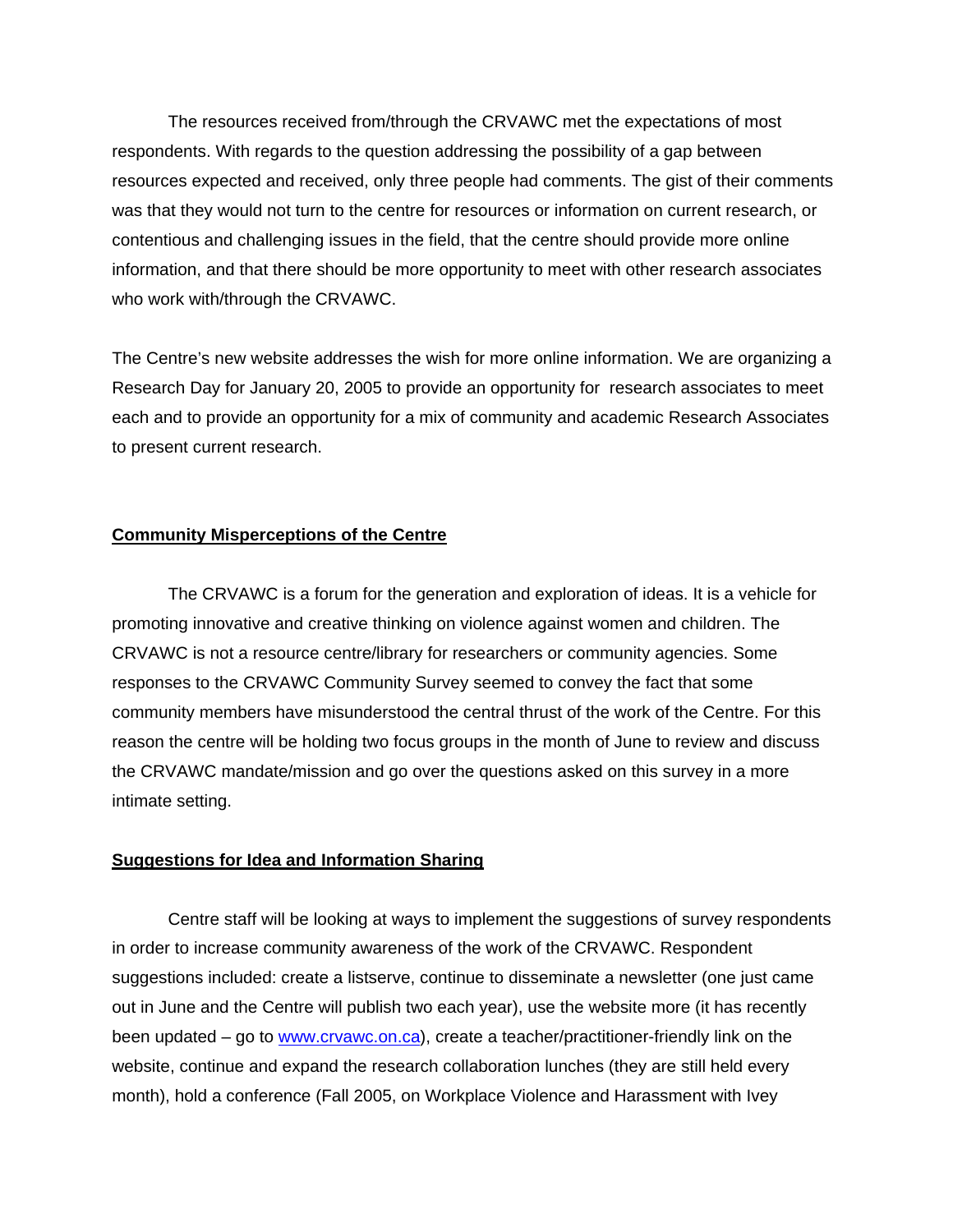Business School), create a directory of everyone involved in the centre (advisory board, staff, director, research associates) and send out with the newsletter.

# **Final Comments**

 As we proceed with this community consultation, the focus will continue to be on redefining and expanding community perceptions of what a research centre based on community-academic partnerships is. At the heart of this community consultation is the goal of increasing collaborative research opportunities. We will also continue to focus on improving our communication strategy and raising awareness of the various projects and initiatives that are currently underway through the CRVAWC.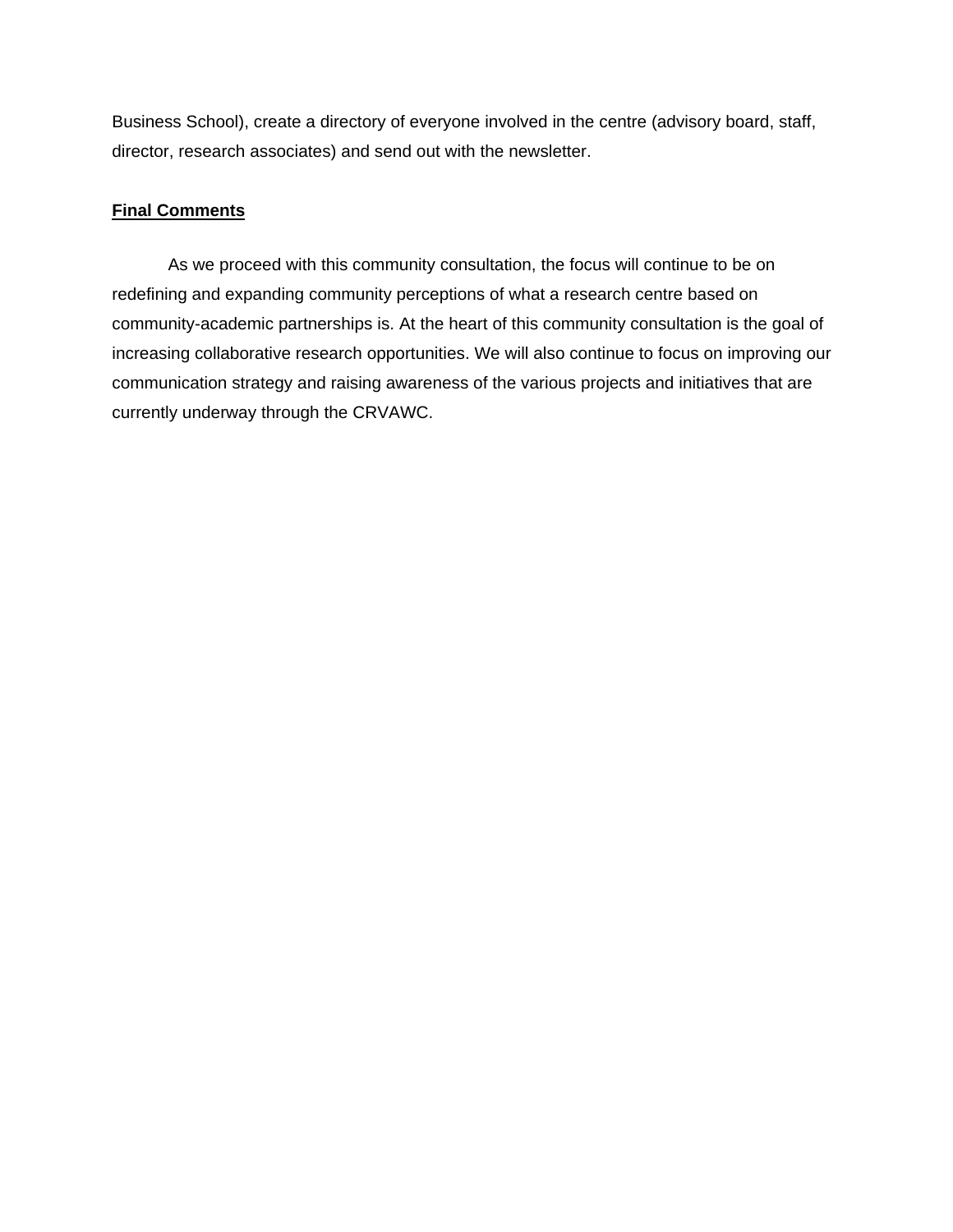# Appendix A

#### **QUESTION 4: Please briefly describe your interactions with the CRVAWC over the past two years (indicate the type of project and duration of involvement).**

| <b>CRVAWC Project or Initiative</b>                             | <b>Number of Respondents</b> |
|-----------------------------------------------------------------|------------------------------|
| Respect-at-Work Training (facilitator)                          | 9                            |
| <b>Girl Child Project</b>                                       | 3                            |
| Review of Effectiveness of the TVDSB Anti-Violence Programming  | $\overline{2}$               |
| <b>Research Collaboration Group Lunches</b>                     | 6                            |
| Scotiabank Community Grant                                      | 6                            |
| The Fourth R Project                                            | $\overline{2}$               |
| <b>Community Research Associate</b>                             | 3                            |
| Workplace Harassment Project                                    | $\mathbf{1}$                 |
| Ontario Women's Directorate Paper                               | 1                            |
| Board Member of the CRVAWC                                      | $\overline{3}$               |
| Research Review of Well Beings Program at Thames School         | 1                            |
| Safe Schools and PD for Teachers                                | 1                            |
| Consultations with CRVAWC Staff Regarding Research Projects     | 1                            |
| Support Locating Resources and Research Literature              | 5                            |
| Attended Workshops and Lectures                                 | 4                            |
| Requested and received support for development of proposals.    | 1                            |
| Partner in a National Research Project                          | 1                            |
| Research on Violence in the Lives of Girls                      | 1                            |
| Harassment on Campus Survey                                     | 3                            |
| <b>LCCEWA</b>                                                   | 3                            |
| Committee Work with CRVAWC                                      | 3                            |
| Orphans in Rwanda Project                                       | 1                            |
| Project on Prevalence of Children with Sexual Behavior Problems | $\gamma$                     |
|                                                                 |                              |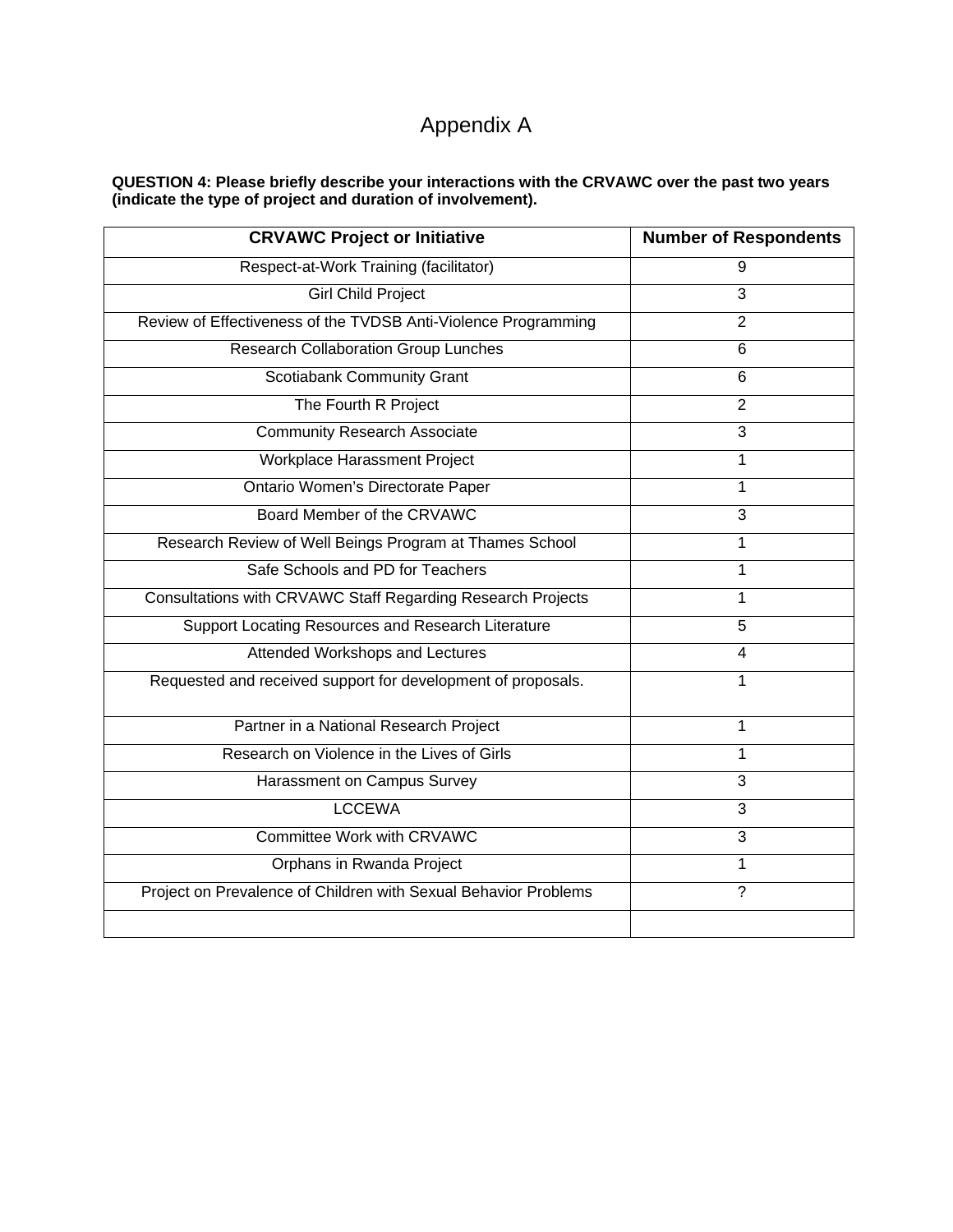# Appendix B



**Question 6: How effective do you perceive the CRVAWC to be in raising visibility of the issues related to violence against women and children?**







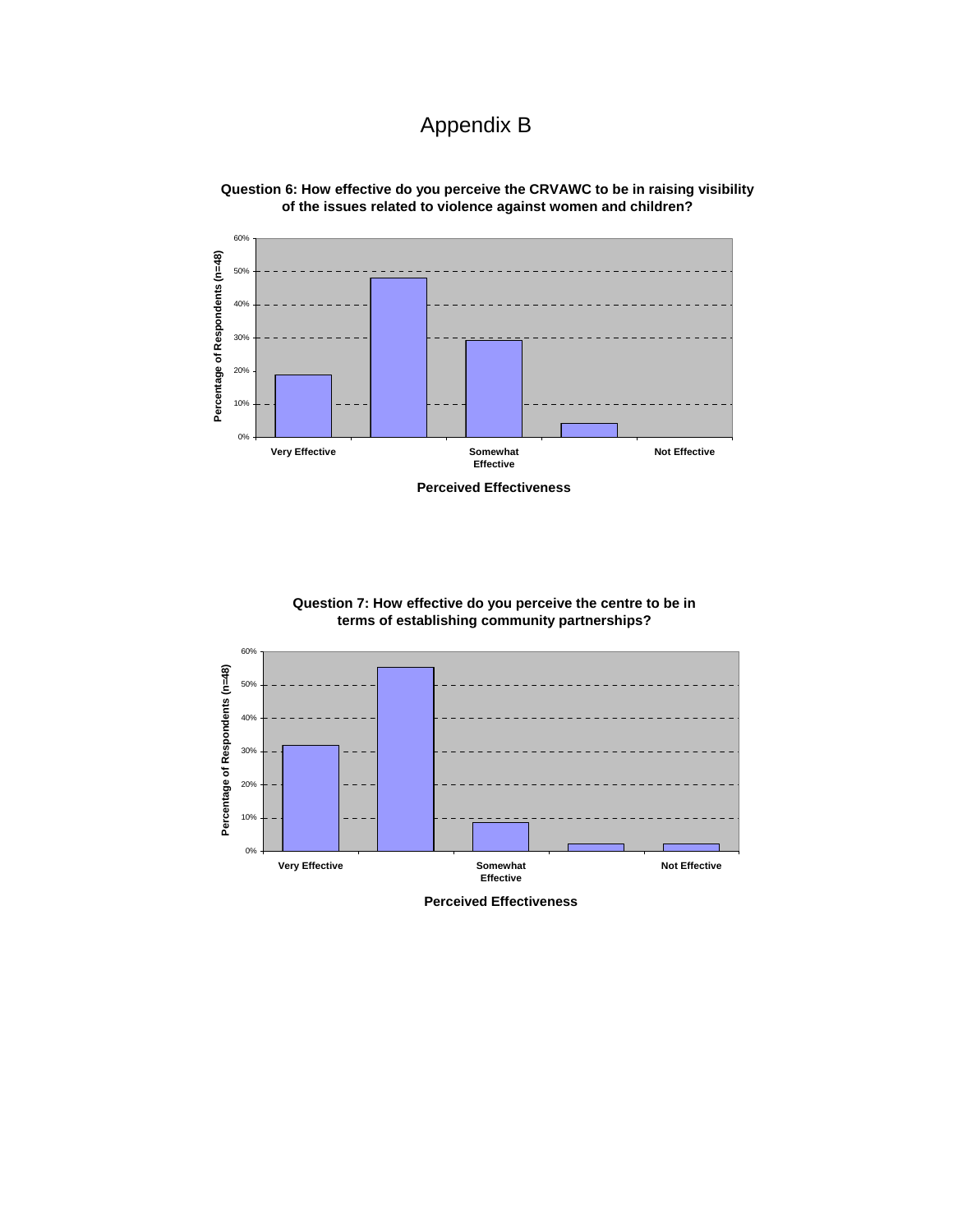

#### **Question 8: How effective do you perceive the centre to be in terms of establishing academic partnerships?**

**Perceived Effectiveness**



**Question 9: How effective do you perceive the centre to be in terms of funding partnerships?**

**Perceived Effectiveness**